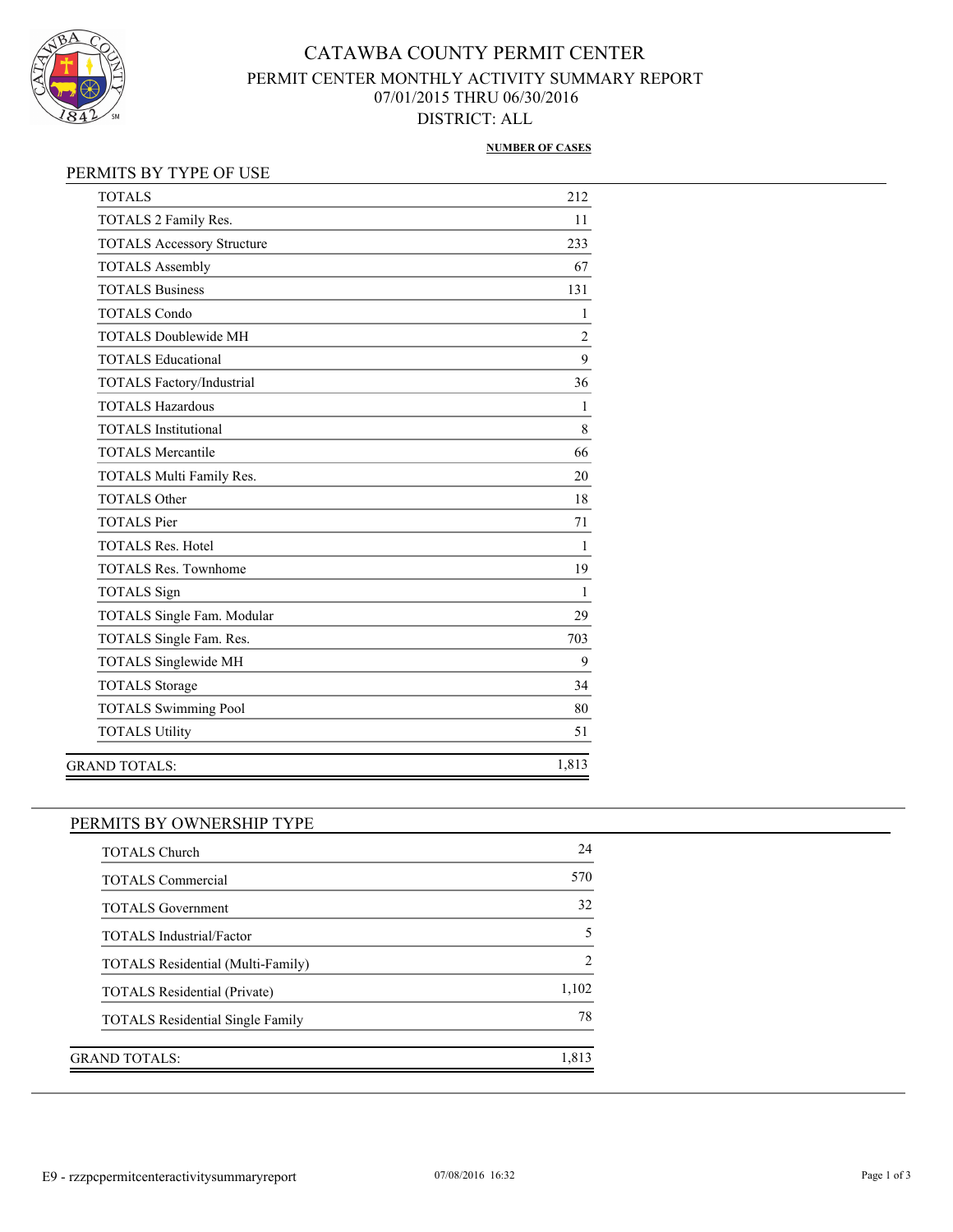

# CATAWBA COUNTY PERMIT CENTER PERMIT CENTER MONTHLY ACTIVITY SUMMARY REPORT 07/01/2015 THRU 06/30/2016 DISTRICT: ALL

### **NUMBER OF CASES**

| PERMIT ISSUED                   |       |
|---------------------------------|-------|
| <b>TOTAL Building ISSUED</b>    | 1,555 |
| <b>TOTAL Electrical ISSUED</b>  | 3,380 |
| <b>TOTAL Mechanical ISSUED</b>  | 2,515 |
| <b>TOTAL Mobile Home ISSUED</b> | 52    |
| <b>TOTAL Plumbing ISSUED</b>    | 1,115 |
| <b>TOTAL Sign ISSUED</b>        | 208   |
| <b>TOTAL PERMITS ISSUED:</b>    | 8.825 |

Number of Violation cases entered for Building Inspections

### CAPITAL FEES BY FEE TYPE

| TOTAL 1" Water Connection/Tap Fee                        |    |
|----------------------------------------------------------|----|
| TOTAL 2" Water Connection/Tap Fee                        |    |
| TOTAL 3/4" Water Connection/Tap Fee                      | 30 |
| TOTAL 3/4" Water Connection/Tap Fee - 50%                |    |
| TOTAL Sewer Connection - 1" Water Supply/Tap Fee - 50%   |    |
| TOTAL Sewer Connection - 2" Water Supply/Tap Fee         |    |
| TOTAL Sewer Connection - 3/4" Water Supply/Tap Fee       |    |
| TOTAL Sewer Connection - 3/4" Water Supply/Tap Fee - 50% |    |
| GRAND TOTAL                                              | 39 |

### PLAN REVIEW TOTALS SUMMARY

| <b>TOTALS Standard Plan Review</b> | 621 |  |
|------------------------------------|-----|--|
| <b>GRAND TOTALS:</b>               | 621 |  |
| PERMITS PLANNING & ZONING          |     |  |
| TOTALS Zoning Authorization (NR)   | 43  |  |
| TOTALS Zoning Authorization (R)    | 653 |  |
| <b>GRAND TOTALS:</b>               | 696 |  |
| FIRE MARSHAL'S OFFICE              |     |  |
| <b>TOTALS Fire Construction</b>    | 40  |  |
| <b>TOTALS Fire Use</b>             | 2   |  |
| <b>GRAND TOTALS:</b>               | 42  |  |

Maximum Occupany Certificates Issued